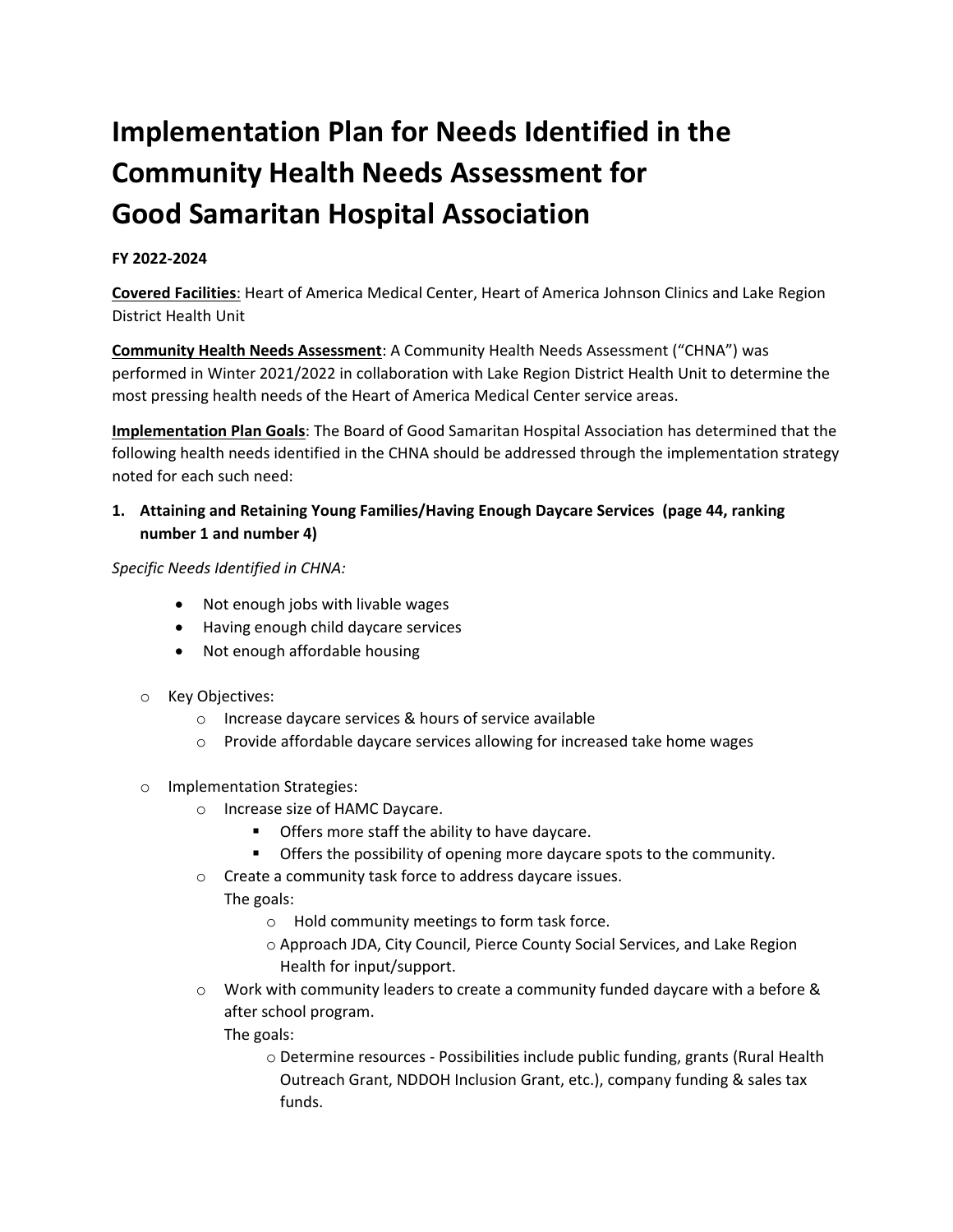o Develop a Board to oversee the daycare.

## **2. Availability of mental health services (page 44, ranking number 2)**

*Specific Needs Identified in CHNA:* 

- Depression/anxiety in youth & adults
- Stress in adults
- General mental health concerns
- o Key Objectives:
	- o To reduce depression/anxiety of the youth and adults alike.
	- $\circ$  To create opportunities for improved mental health for all people in our service area.
- o Implementation Strategies:
	- o Research opportunities to hire licensed therapist or Social Worker who can function as a mental health provider.

The goals:

- o Search out grants to retain a mental health professional.
- $\circ$  Find out the major issues community would like to focus on regarding mental health
- o Work with the state health department and local law enforcement to establish a mental health/therapy program

The goals:

- o Discover a way to help all aspects of mental health in community
- o Work closely with those who see the most mental health issues
- $\circ$  Enhance current clinic resources to best engage mental health concerns via primary care medicine.
	- o Provide early screening at clinic visits
	- o Educated the community on current mental health services

## **3. Not enough health care staff in general (page 44, ranking number 3)**

*Specific Needs Identified in CHNA:* 

- Burn out of staff
- Lack of nurses
- o Key Objectives:
	- o To fill open positions within HAMC
	- o To maintain current staff
- o Implementation Strategies:
	- o Updated employee benefits including raising 401K match The goals:
		- o Continue to provide the best benefits for staff